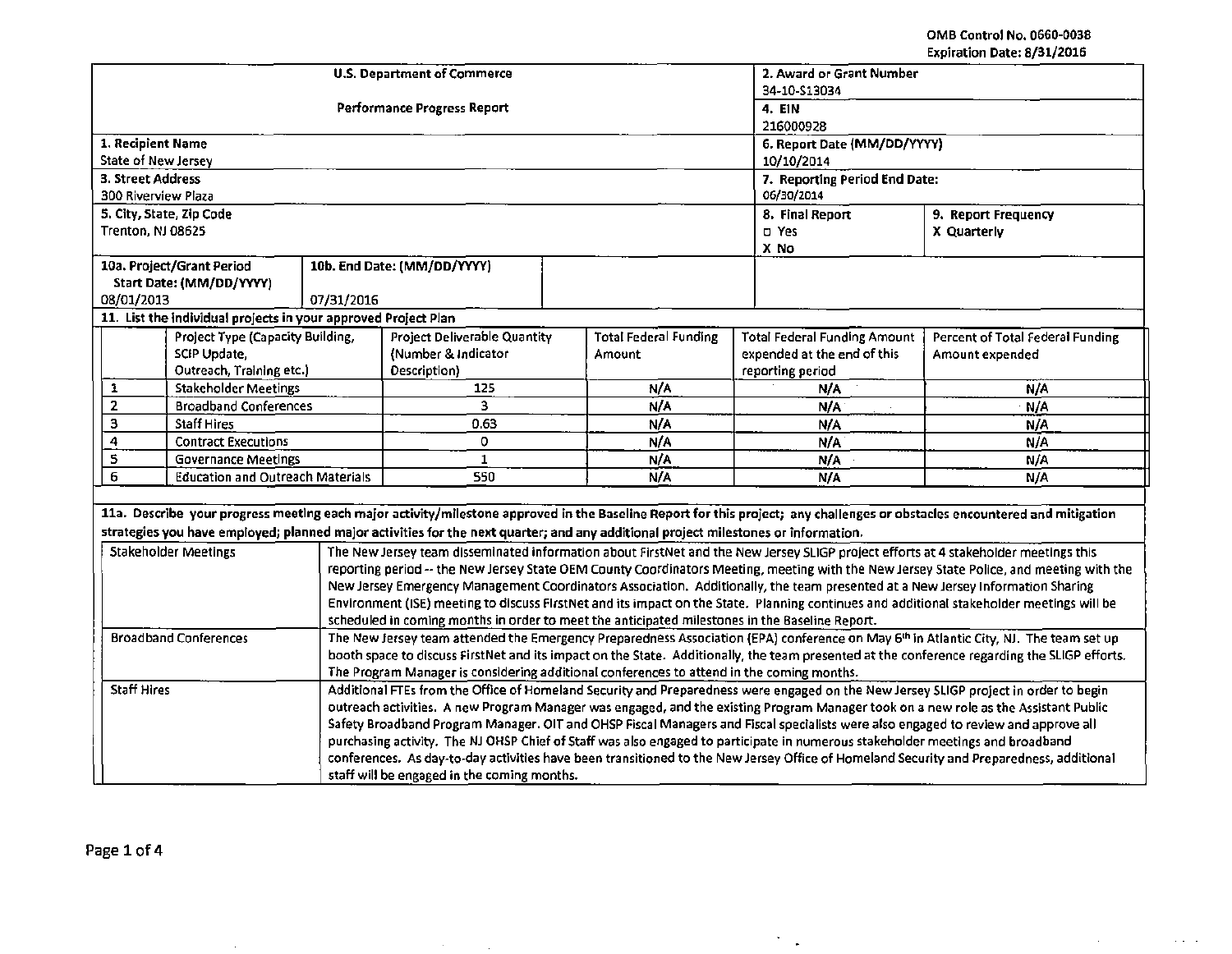$\sim 100$ 

 $\omega$  and  $\omega$  and  $\omega$ 

| <b>Contract Executions</b>                                                                                                                                                                                                                                                                                                                                                                                                                         | A consultant was retained in previous months to provide governance support and will continue work throughout the project. Due to day-to-<br>day activities being transitioned to the New Jersey Office of Homeland Security and Preparedness, the procurement process has been<br>delayed; however, procurement of consultants is anticipated within the next quarter.       |  |  |  |  |  |  |
|----------------------------------------------------------------------------------------------------------------------------------------------------------------------------------------------------------------------------------------------------------------------------------------------------------------------------------------------------------------------------------------------------------------------------------------------------|------------------------------------------------------------------------------------------------------------------------------------------------------------------------------------------------------------------------------------------------------------------------------------------------------------------------------------------------------------------------------|--|--|--|--|--|--|
| <b>Governance Meetings</b>                                                                                                                                                                                                                                                                                                                                                                                                                         | The New Jersey team presented an update of SLIGP grant activities to the Statewide Public Safety Communications Commission (SPSCC) in<br>May. The Governance consultant began work on drafting a charter for the new broadband governance body.                                                                                                                              |  |  |  |  |  |  |
| <b>Education and Outreach Materials</b>                                                                                                                                                                                                                                                                                                                                                                                                            | During the reporting period, the New Jersey team developed a SLIGP one-pager and printed S50 for the EPA conference and stakeholder                                                                                                                                                                                                                                          |  |  |  |  |  |  |
|                                                                                                                                                                                                                                                                                                                                                                                                                                                    | meetings. As the stakeholder meetings continue and the team continues to attend upcoming conferences, New Jersey anticipates that<br>materials will be prepared for distribution.                                                                                                                                                                                            |  |  |  |  |  |  |
| <b>Other Activities</b>                                                                                                                                                                                                                                                                                                                                                                                                                            | The New Jersey team purchased supplies during this reporting period, including a projector, tablets, and software to support SLIGP efforts<br>during presentations and attendance at upcoming stakeholder meetings.                                                                                                                                                          |  |  |  |  |  |  |
|                                                                                                                                                                                                                                                                                                                                                                                                                                                    | The day-to-day activities of New Jersey's SLIGP project are being transitioned to the New Jersey Office of Homeland Security and<br>Preparedness (NJ OHSP). Therefore, activities planned for this quarter and next quarter have been delayed until the transition is complete.<br>The NJ team plans to submit a revised budget upon approval of the SLIGP subaward request. |  |  |  |  |  |  |
|                                                                                                                                                                                                                                                                                                                                                                                                                                                    | 11b. If the project team anticipates requesting any changes to the approved Baseline Report in the next quarter, describe those below. Note that any substantive changes to the                                                                                                                                                                                              |  |  |  |  |  |  |
|                                                                                                                                                                                                                                                                                                                                                                                                                                                    | Baseline Report must be approved by the Department of Commerce before implementation.                                                                                                                                                                                                                                                                                        |  |  |  |  |  |  |
| The day-to-day activities of New Jersey's SLIGP project are being transitioned to the New Jersey Office of Homeland Security and Preparedness. Therefore, activities planned for this<br>quarter and next quarter have been delayed until the transition is complete. The New Jersey team plans to submit a revised budget upon approval of the submitted SLIGP subaward<br>request.                                                               |                                                                                                                                                                                                                                                                                                                                                                              |  |  |  |  |  |  |
|                                                                                                                                                                                                                                                                                                                                                                                                                                                    |                                                                                                                                                                                                                                                                                                                                                                              |  |  |  |  |  |  |
|                                                                                                                                                                                                                                                                                                                                                                                                                                                    | We anticipated attending 4 governance meetings in the current reporting period and 4 in the next quarter. Due to the day-to-day activities being transitioned to the New Jersey                                                                                                                                                                                              |  |  |  |  |  |  |
| Office of Homeland Security & Preparedness, the team has not been procured and the Program Manager has been unable to attend as many governance meetings as anticipated.<br>Additionally, due to delays in procuring consultant support for outreach and project management, we have not been able to meet with as many stakeholders as previously indicated.<br>New Jersey anticipates procurement of all consultants by the end of next quarter. |                                                                                                                                                                                                                                                                                                                                                                              |  |  |  |  |  |  |
| We anticipated the continuation of educational and outreach activities in this quarter, with a significant increase from last quarter; however, due to delays in procurement of<br>consultant support, limited activities were conducted in the current reporting period.                                                                                                                                                                          |                                                                                                                                                                                                                                                                                                                                                                              |  |  |  |  |  |  |
| 11c. Provide any other information that would be useful to NTIA as it assesses this project's progress.                                                                                                                                                                                                                                                                                                                                            |                                                                                                                                                                                                                                                                                                                                                                              |  |  |  |  |  |  |
| The team is being developed and discussing major milestones for future quarters. Once the project team is fully staffed, the project will begin to progress smoothly.                                                                                                                                                                                                                                                                              |                                                                                                                                                                                                                                                                                                                                                                              |  |  |  |  |  |  |
|                                                                                                                                                                                                                                                                                                                                                                                                                                                    |                                                                                                                                                                                                                                                                                                                                                                              |  |  |  |  |  |  |
| 11d. Describe any success stories or best practices you have identified. Please be as specific as possible.                                                                                                                                                                                                                                                                                                                                        |                                                                                                                                                                                                                                                                                                                                                                              |  |  |  |  |  |  |
| As the project is not fully staffed, New Jersey has no success stories or best practices to share this quarter.                                                                                                                                                                                                                                                                                                                                    |                                                                                                                                                                                                                                                                                                                                                                              |  |  |  |  |  |  |
| 12. Personnel                                                                                                                                                                                                                                                                                                                                                                                                                                      |                                                                                                                                                                                                                                                                                                                                                                              |  |  |  |  |  |  |
| 12a. If the project is not fully staffed, describe how any lack of staffing may impact the project's time line and when the project will be fully staffed.                                                                                                                                                                                                                                                                                         |                                                                                                                                                                                                                                                                                                                                                                              |  |  |  |  |  |  |
|                                                                                                                                                                                                                                                                                                                                                                                                                                                    |                                                                                                                                                                                                                                                                                                                                                                              |  |  |  |  |  |  |

 $\mathcal{L}_{\text{max}}$  and  $\mathcal{L}_{\text{max}}$ 

Page 2 of 4

 $\sigma_{\rm{max}}$ 

 $\ddot{\varepsilon}$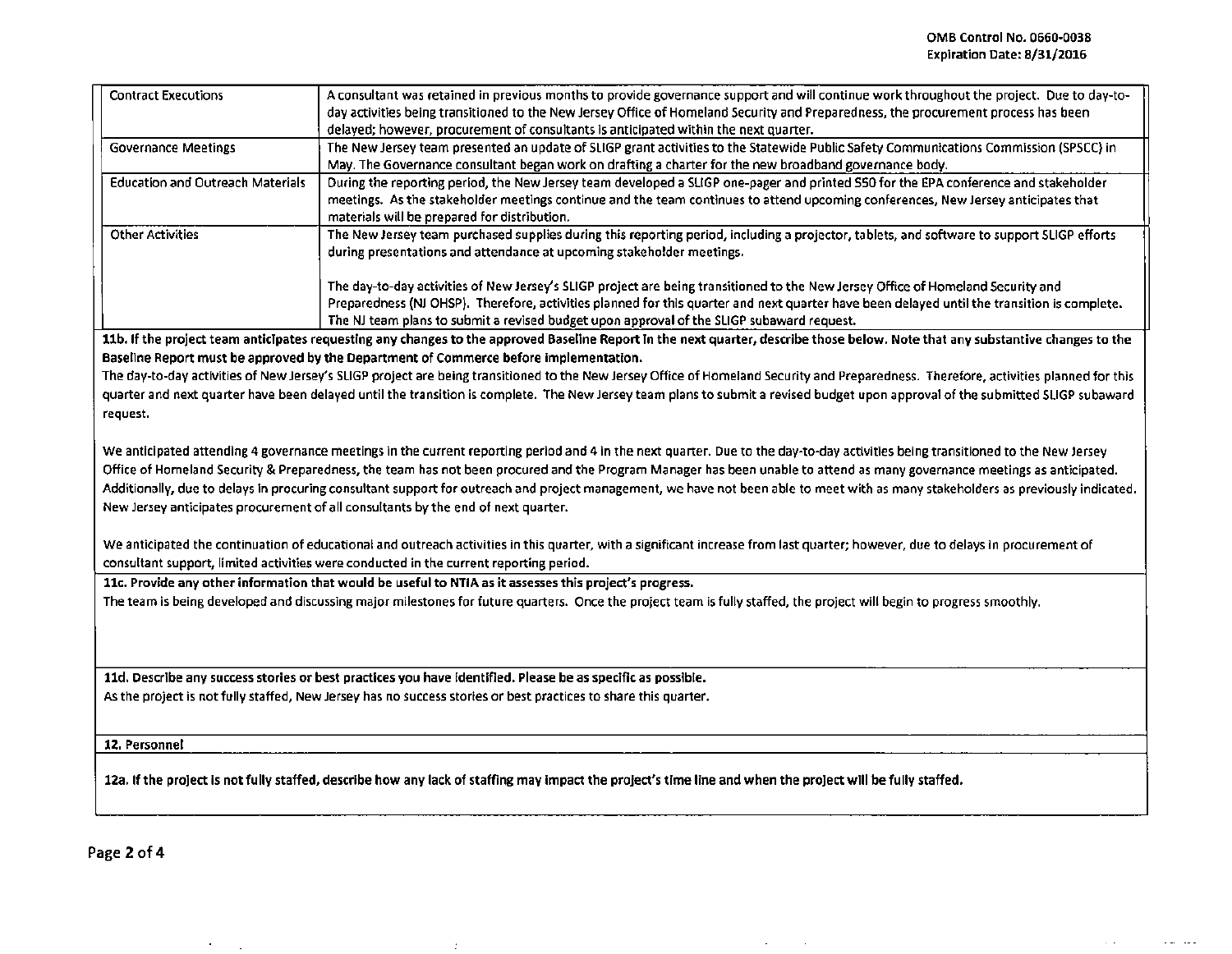$\sim$   $\sim$   $\sim$ 

The project is not fully staffed, but we anticipate hiring all staff by Q5, which as projected in our Baseline/Expenditure Plan. We don't anticipate any changes to the project's timeline. The governance body members and key stakeholder staff have not been engaged on the project, but will start billing work on the project in the next quarter.

## 12b. Staffing Table

| FTE <sub>%</sub><br>Job Title       |        | <b>Project(s) Assigned</b>                                                                                 | Change                |
|-------------------------------------|--------|------------------------------------------------------------------------------------------------------------|-----------------------|
| Program Manager                     | 33     | Programmatic direction for all Public Safety broadband projects and Point of Contact<br>for FirstNet/SLIGP | No change             |
| <b>Assistant Program Manager</b>    | 33     | Programmatic direction for all Public Safety broadband projects and Point of Contact<br>for FirstNet/SLIGP | Started work on SLIGP |
| <b>Outreach Director</b>            | 36.592 | Directs all NJ OIT outreach, including SLIGP                                                               | No change             |
| Fiscal Manager / Fiscal Specialists | 15     | Reviews, approves, and monitors all financial activities on the SLIGP project                              | Started work on SLIGP |
| <b>GIS Specialist</b>               |        | Supports SLIGP efforts; prepares education and outreach materials for distribution                         | Started work on SLIGP |
| NJ OHSP Chief of Staff              | 10     | Supports SLIGP efforts; participates and attends stakeholder meetings and broadband<br>conferences         | Started work on SLIGP |
| SWIC                                | 10     | Statutory point for NJ Interoperability plan and public safety communications                              | No change             |

Add Row | Remove Row

## 13. Subcontracts (Vendors and/or Subreclplents)

 $\sim$ 

 $\omega_{\rm{max}}$  ,  $\omega_{\rm{max}}$ 

 $\sim$   $\sim$ 

13a. Subcontracts Table -Include all subcontractors. The totals from this table must equal the "Subcontracts Total" In Question 14f.

| Name                               | Subcontract Purpose                                                                               | <b>Type</b><br>(Vendor/Subrec.) | RFP/RFQ<br>Issued<br>(Y/N) | Contract<br>Executed<br>(Y/N) | <b>Start Date</b> | <b>End Date</b> | Total<br>Federal<br><b>Funds</b><br>Allocated | Total Matching<br><b>Funds Allocated</b> | Project and % Assigned |
|------------------------------------|---------------------------------------------------------------------------------------------------|---------------------------------|----------------------------|-------------------------------|-------------------|-----------------|-----------------------------------------------|------------------------------------------|------------------------|
| TBD.                               | <b>Project Management,</b><br>Administrative<br>support, and Finance<br>& Compliance<br>Oversight | Vendor                          | ٧                          | N                             | TBD               | 7/31/2016       | \$1,040,220                                   | \$0                                      | N/A                    |
| Ken Boley,<br>Computer Aid<br>Inc. | Governance support                                                                                | Vendor                          | v                          | Υ                             | 8/31/2013         | 7/31/2016       | \$300,000                                     | \$0                                      | N/A                    |
| TBD.                               | <b>Broadband SME</b>                                                                              | Vendor                          | ν                          | N                             | TBD.              | 7/31/2016       | \$300,150                                     | \$0                                      | N/A                    |
| <b>TBD</b>                         | Outreach specialist                                                                               | Vendor                          | Y                          | N                             | TBD.              | 7/31/2016       | \$540,000                                     | \$0                                      | N/A                    |

 $\sim 10^7$ 

Page 3 of 4